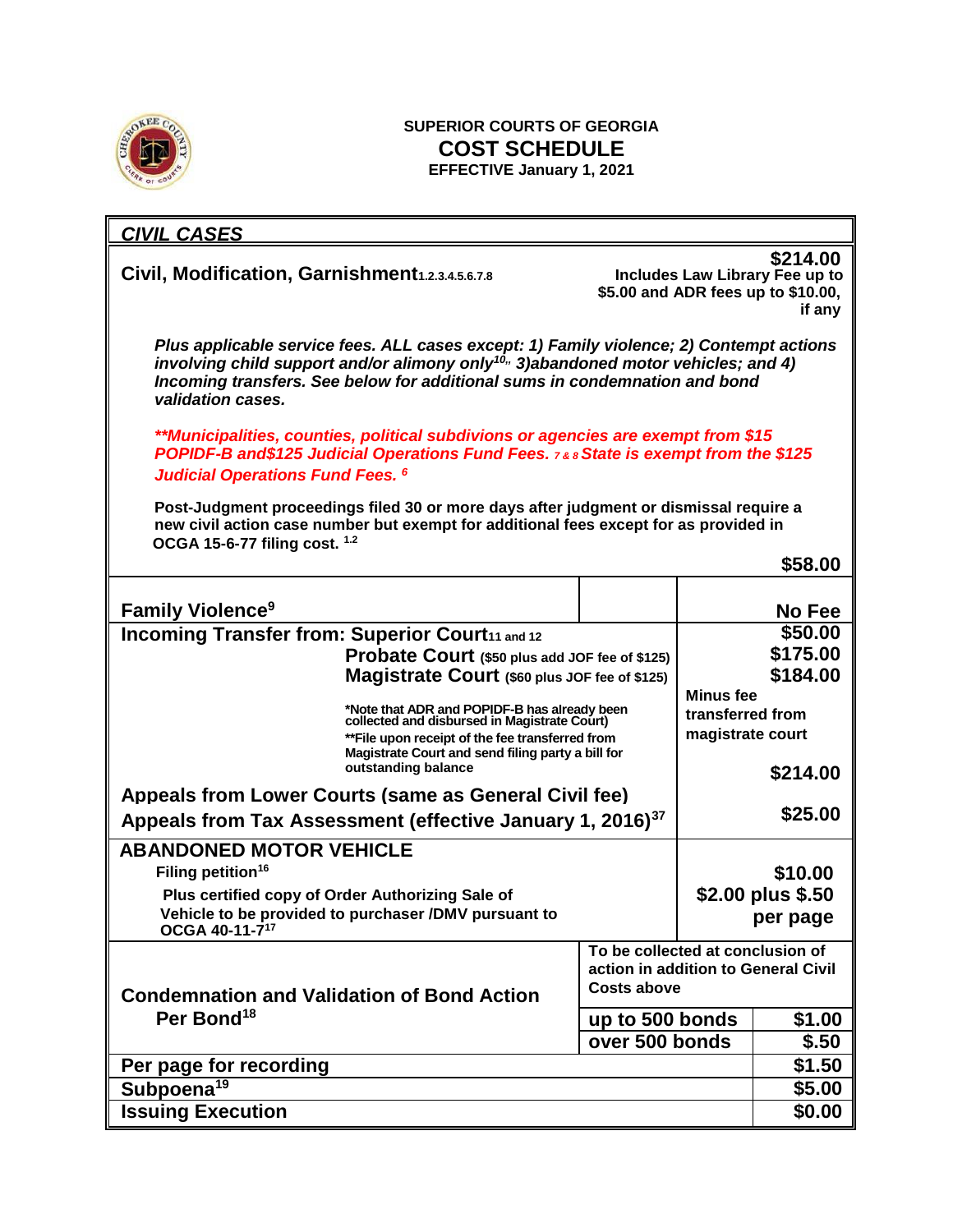| <u> PUBLICATION COSTS -- STANDARD NOTICE<math>^{20}</math></u>    |               |
|-------------------------------------------------------------------|---------------|
| <b>Adoption</b>                                                   | \$60.00       |
| <b>Divorce and Name Change</b>                                    | \$80.00       |
| <b>Trade Name</b>                                                 | \$40.00       |
| APPEALS TO SUPREME COURT AND COURT OF APPEAL <sup>21</sup>        |               |
| Preparation of Record, per page                                   | \$1.00        |
| <b>Copying Transcript Where Required, per page</b>                | \$1.00        |
| Preparation of transcript when clerk is not required to recopy    | \$35.00       |
| <b>Entering Remittitur</b>                                        | \$0.00        |
| Per Seal and Certification (in addition to all other costs)       | \$2.00        |
| Costs for preparation and furnishing copy of the record of appeal |               |
| in capital felony case to the Attorney General in accordance with | <b>No Fee</b> |
| $O.C.G.A 5-6-4322$                                                |               |
| <b>SHERIFF'S SERVICE FEES<sup>23</sup></b>                        |               |
| Per Copy Served, General                                          | \$50.00       |
| <b>Action from Another County</b>                                 | \$50.00       |
| Per Garnishee Served (1st Copy)                                   | \$50.00       |
| <b>Second and Subsequent Copy(s)</b>                              | \$6.00        |
| <b>Per Tenant in Dispossessory Action</b>                         | \$25.00       |
| <b>Levying on attachment</b>                                      | \$50.00       |
| <b>Summoning each witness</b>                                     | \$10.00       |
| <b>Taking bonds in criminal cases</b>                             | \$20.00       |
| Search/return of nulla bona                                       | \$20.00       |

| RECORDING COSTS—DEEDS AND REAL ESTATE 24, 25,26,2                  |               |
|--------------------------------------------------------------------|---------------|
| Deeds or any instrument pertaining to real estate                  | \$25.00       |
| <b>Cancellation, Satisfaction, Release or Assignment per</b>       |               |
| instrument listed on filing                                        | \$25.00 each  |
| Plats, Maps and Condominium Floor plans                            | \$10.00       |
| Cross-indexing to previous instrument (mandatory or by<br>request) | <b>No Fee</b> |

| <b>PARTNERSHIPS<sup>27</sup></b>             |                        |
|----------------------------------------------|------------------------|
| <b>General, Limited and Amendments, each</b> | \$214.00               |
|                                              | Includes Law Library & |
|                                              | ADR fees, if any       |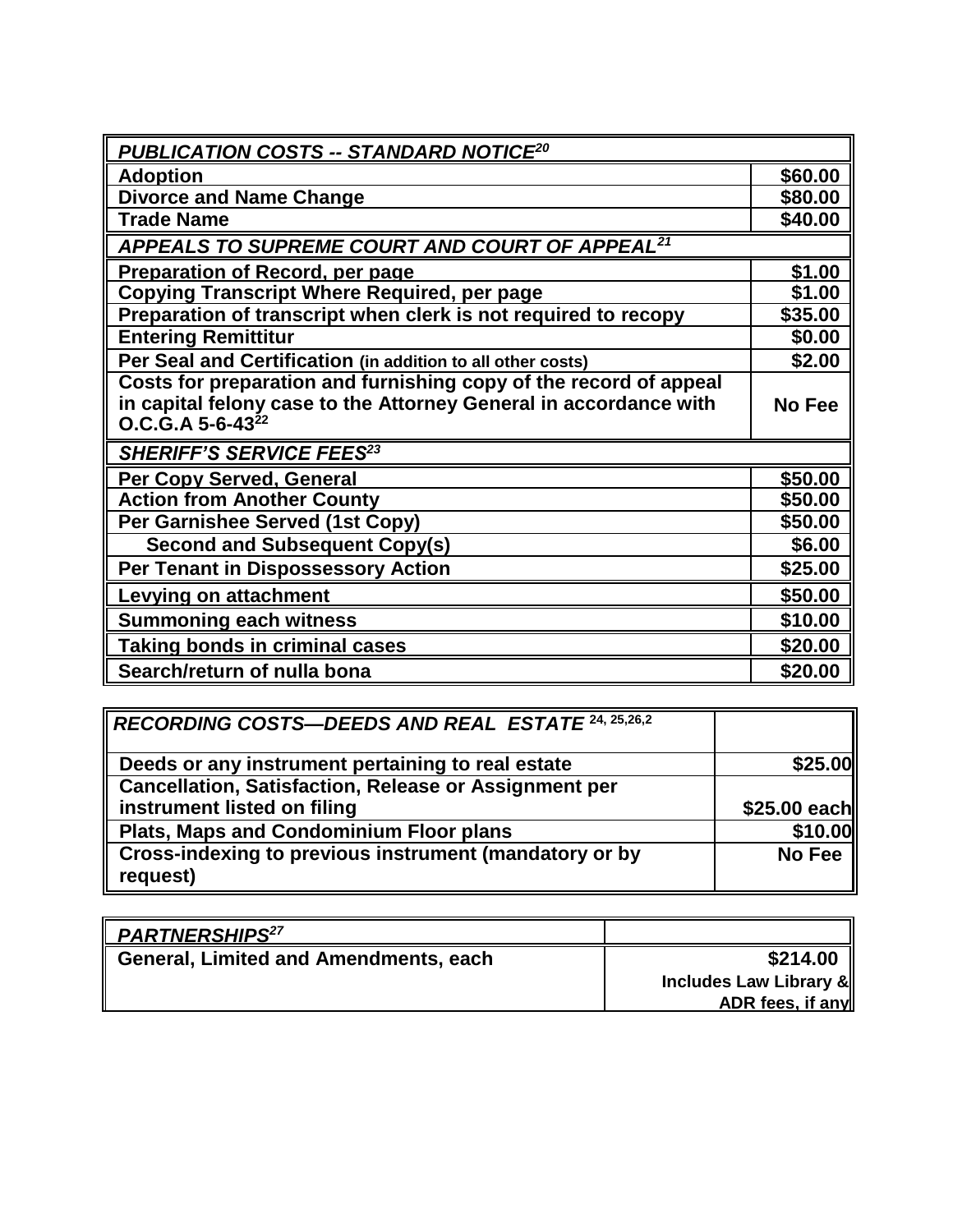| <b>Liens and General Execution Docket 24,25,26,2</b>                                                                                              |               |
|---------------------------------------------------------------------------------------------------------------------------------------------------|---------------|
| <b>General Execution or Lien Recording, Matieralman's</b><br>Liens, Notices, Bonds, Lis Pendens, Hospital Liens,<br><b>Federal Tax Liens etc.</b> | \$25.00       |
| <b>Cancellation, Satisfaction, Release or Assignment</b><br>per instrument listed on filing                                                       | \$25.00 each  |
| <b>Cross-indexing to previous instrument (mandatory</b><br>or by request)                                                                         | No fee        |
| Tax Liens by a State or Local Government Agency                                                                                                   | \$5.00        |
| Additional per page after first page                                                                                                              | Plus \$2 each |
| • Additional sum for each tax cancellation,<br>satisfaction, release, notice, withdrawal or<br>other document reference                           | Plus \$2 each |

| Uniform Commercial Code 24,26,38 (2 and 25 apply as<br>deductions if recorded in real estate) |         |
|-----------------------------------------------------------------------------------------------|---------|
| <b>Financing Statement UCC-1</b>                                                              | \$25.00 |
| II<br><b>Financing Statement with Assignment (UCC-1)</b>                                      | \$50.00 |
| <b>Financial Statement Amendment (UCC-3)</b>                                                  | \$25.00 |
| <b>Information Statement</b>                                                                  | \$25.00 |

| <b>OTHER RECORDING</b>                       |        |                         |
|----------------------------------------------|--------|-------------------------|
|                                              |        | 1st Page   2nd and Over |
| Veteran Discharge <sup>28</sup>              | \$0.00 | \$0.00                  |
| <b>Bar Admission Documents</b> <sup>28</sup> | \$0.00 | \$0.00                  |
| All Other Recording <sup>28</sup>            | \$5.00 | \$2.00                  |

| NOTARY PUBLIC <sup>30,31,2,3,4,7,8</sup>                                                  |                                                     |         |
|-------------------------------------------------------------------------------------------|-----------------------------------------------------|---------|
| <b>ISSUANCE Of New Certificate</b> Includes Law Library fee up to \$5.00 and \$10 ADR fee |                                                     | \$51.00 |
|                                                                                           |                                                     |         |
| Renewal                                                                                   | Includes Law Library fee up to \$5.00, \$10 adr fee | \$51.00 |
| Certificate of Authority <sup>29</sup>                                                    |                                                     | \$2.00  |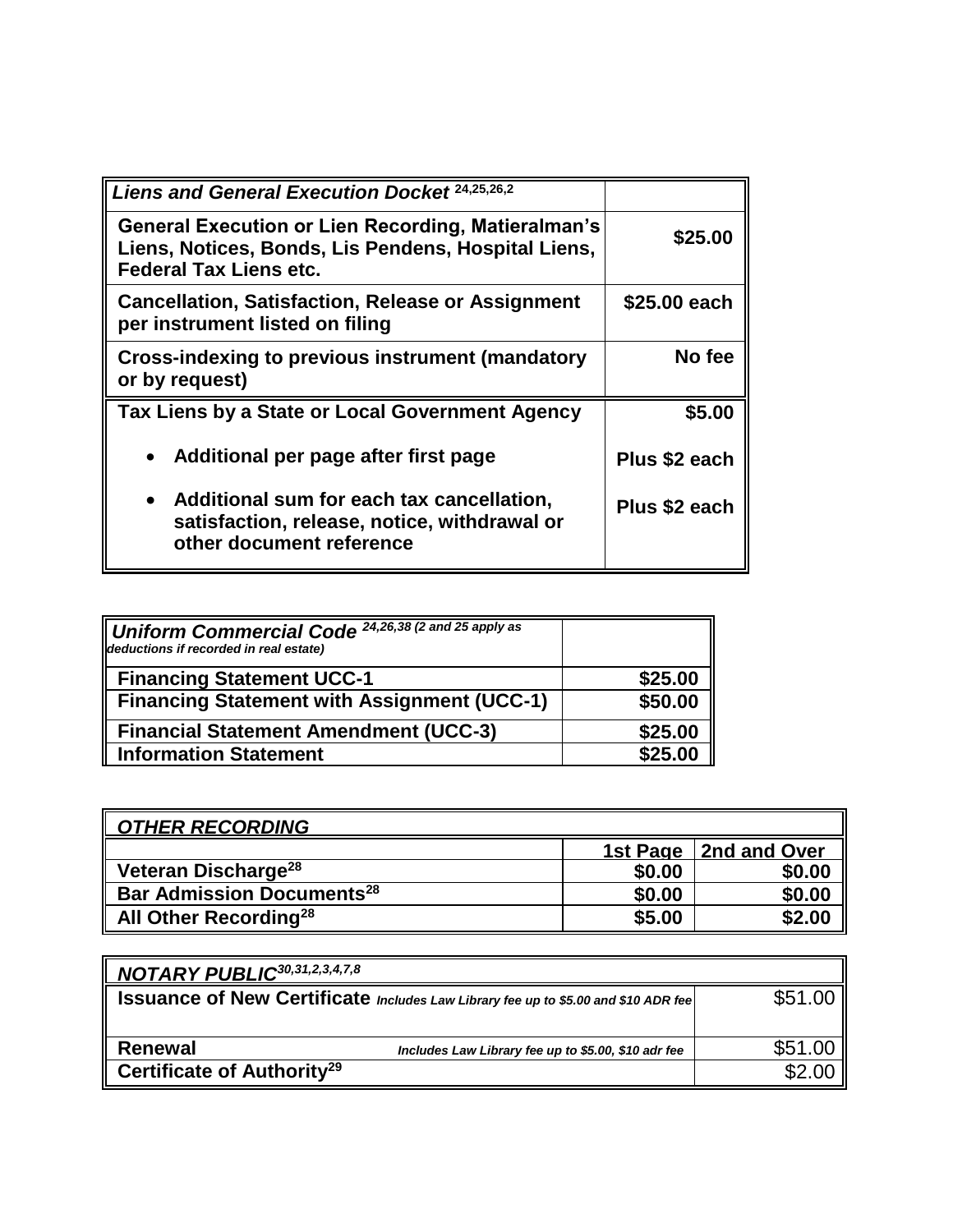| <b>TRADE NAME REGISTRATION32,2,3,4,7,8</b>                                   |          |
|------------------------------------------------------------------------------|----------|
| Registration Includes Law Library fee up to<br>\$5.00 and ADR fee of \$10.00 | \$171.00 |
| Plus Publication Cost to Publisher <sup>20</sup>                             | \$40.00  |

| <b>MISCELLANEOUS COSTS<sup>29</sup></b>                                     |        |
|-----------------------------------------------------------------------------|--------|
| Copy, Uncertified, if no assistance required, per page                      | \$.50  |
| Copy, Uncertified, if assistance is required, per page                      | \$1.00 |
| Copy, Certified or Exemplified, first page                                  | \$2.50 |
| Each page after first                                                       | \$.50  |
| Copy, Oversize, Larger than 8 <sup>1</sup> / <sub>2</sub> " x 14", per page | \$2.00 |
| Computer Printouts, per page or equivalent                                  | \$2.50 |
| Copy, Faxed or Electronic, first page                                       | \$2.50 |
| Each page after first                                                       | \$1.00 |
| Certificate of pending action or unsatisfied judgment                       |        |
| as provided in O.C.G.A 40-9-40                                              | \$3.00 |

Code Sections & Uniform Court Rule References

| $15-6-77(e)(2)$      | Superior Civil Base Filing fee                                            |
|----------------------|---------------------------------------------------------------------------|
| $17.11.51(2)$ 0. (2) | $Cl_{\alpha\mu}$ $\rightarrow$ $R_{\alpha}$ $\rightarrow$ $R_{\alpha\mu}$ |

- 2  $47-14-51(a) \& (e)$  Clerk's Retirement Fee 3 47-16-61 Sheriff's Retirement Fee
- 
- 4 36-15-9 County Law Library fund, up to \$5.00, if applicable
- 5 15-23-7 Alternative Dispute Resolution, up to \$ 7.50, if applicable
- 6 15-6-77.4 Children's Trust Fund (divorce only)
- 7 15-21A-6 POPIDF-B
- 8 15-21A-6.1(a) Judicial Operations Fund Fee
- 9 15-6-77(e)(4) Family Violence & Stalking exemption of filing fee
- 10 19-6-28(a) Child Support/Alimony exemption
- 11 Uniform Sup Ct Rule 19.1(H) Transfers from Superior Court
- 12 Uniform State Ct Rule A State Court adopts all Superior Court Rules
- 13 Uniform Probate Ct Rule 16.1(F) Transfers from Probate Court
- 14 Uniform Magistrate Ct Rule 36.3(A) Transfer of base Magistrate Filing fee<br>15 15 10.87

| 15            | 15-10-87           | File without further deposit but as between parties cost     |
|---------------|--------------------|--------------------------------------------------------------|
|               |                    | shall be as in other case in state or superior court         |
| 16            | $40-11-5(3)(B)$    | <b>Abandoned Motor Vehicle</b>                               |
| 17            | $40-9-60(a)$       | Motor Vehicle Judgment Certificate (post judgment)           |
| 18            | $15-6-77(e)(3)$    | Condemnation & Bond Validation                               |
| 19            | $15-6-77(g)(11)$   | Supoena                                                      |
| 20            | $9 - 13 - 143$     | <b>Publication Fees</b>                                      |
| 21            | $15-6-77(g)(12)$   | Appeals to Supreme Court or Court of Appeals                 |
| 22            | $15-6-77(h)$       | Cost of copy of Appeal to Attorney General for capital       |
|               | felony cases only  |                                                              |
| 23            | $15-16-21(b)$      | Sheriff's Service Fees                                       |
| $\mathcal{D}$ | 15 6 77 <i>(f)</i> | $\mathbf{D}_{\mathbf{Q}}$ Estate Lien $\mathbf{H}\mathbf{C}$ |

- $24$  15-6-77(t) Real Estate, Lien, UCC
- 25 16-6-98 GSCCCA fee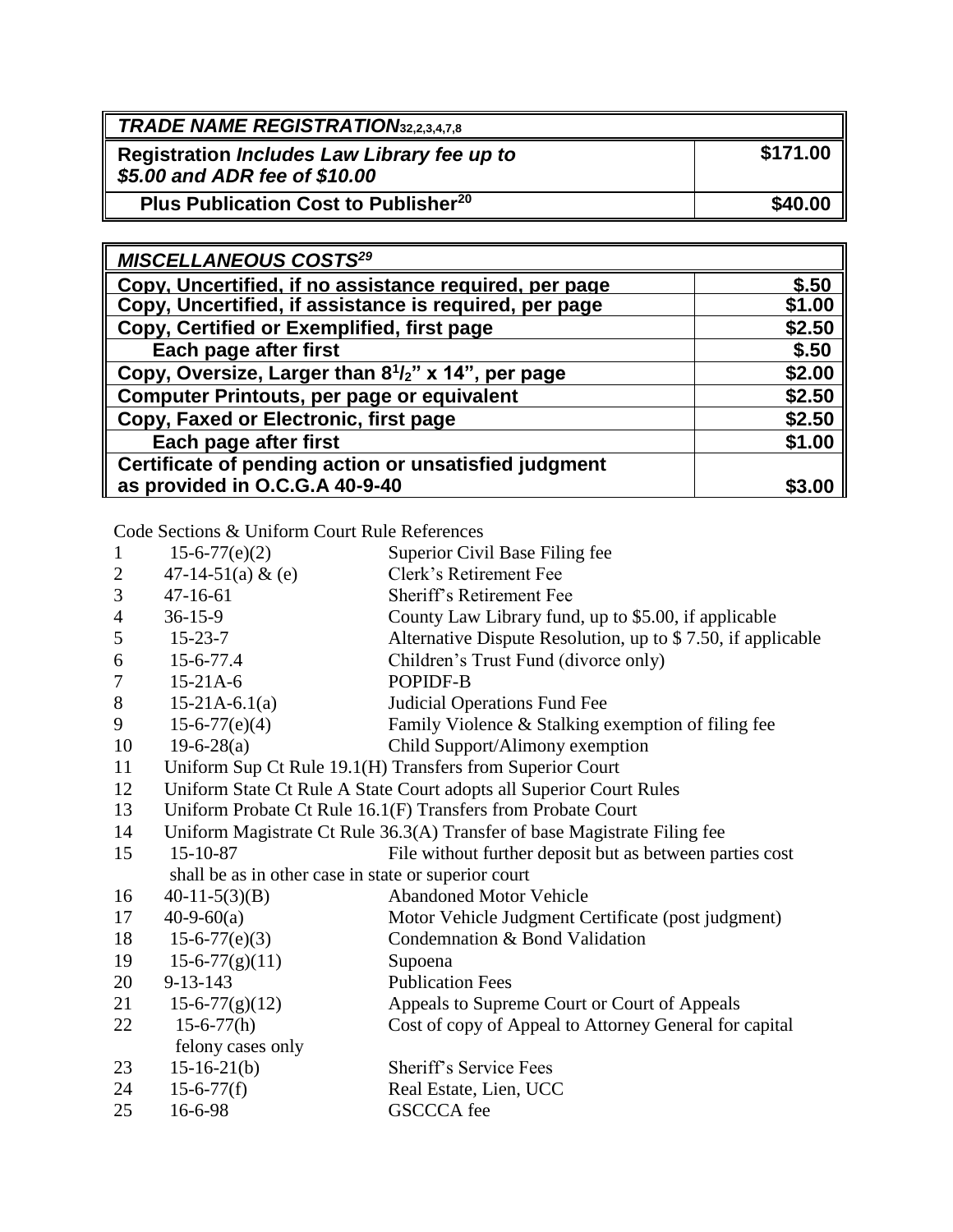| 26 | $15-6-77(0)$     | Cross reference fee and Cancellation per instrument fee   |
|----|------------------|-----------------------------------------------------------|
| 27 | $15-6-77(g)(16)$ | Partnership fee – shall receive sums as in Civil Standard |
|    | Filing Fee       |                                                           |
| 28 | $15-6-77(i)$     | <b>Exemptions for Costs or fees</b>                       |
| 29 | $15-6-77(g)$     | Miscellaneous fees                                        |
| 30 | $15-6-77(g)(9)$  | Notary Public base fee                                    |
| 31 | $45 - 17 - 4$    | GSCCCA for record keeping of notaries                     |
| 32 | $15-6-77(g)(10)$ | <b>Trade Name Registration base</b>                       |
| 33 | $15 - 10 - 80$   | Magistrate civil cost base & fifa issuing fee             |
| 34 | $47 - 25 - 60$   | Magistrate retirement fee                                 |
| 35 | $15 - 10 - 82$   | Magistrate warrant & citation fee                         |
| 36 |                  | Local Legislation Local Technology Fund                   |
| 37 | $48-5-311(g)(2)$ | <b>Tax Assessment Appeals</b>                             |
|    |                  |                                                           |